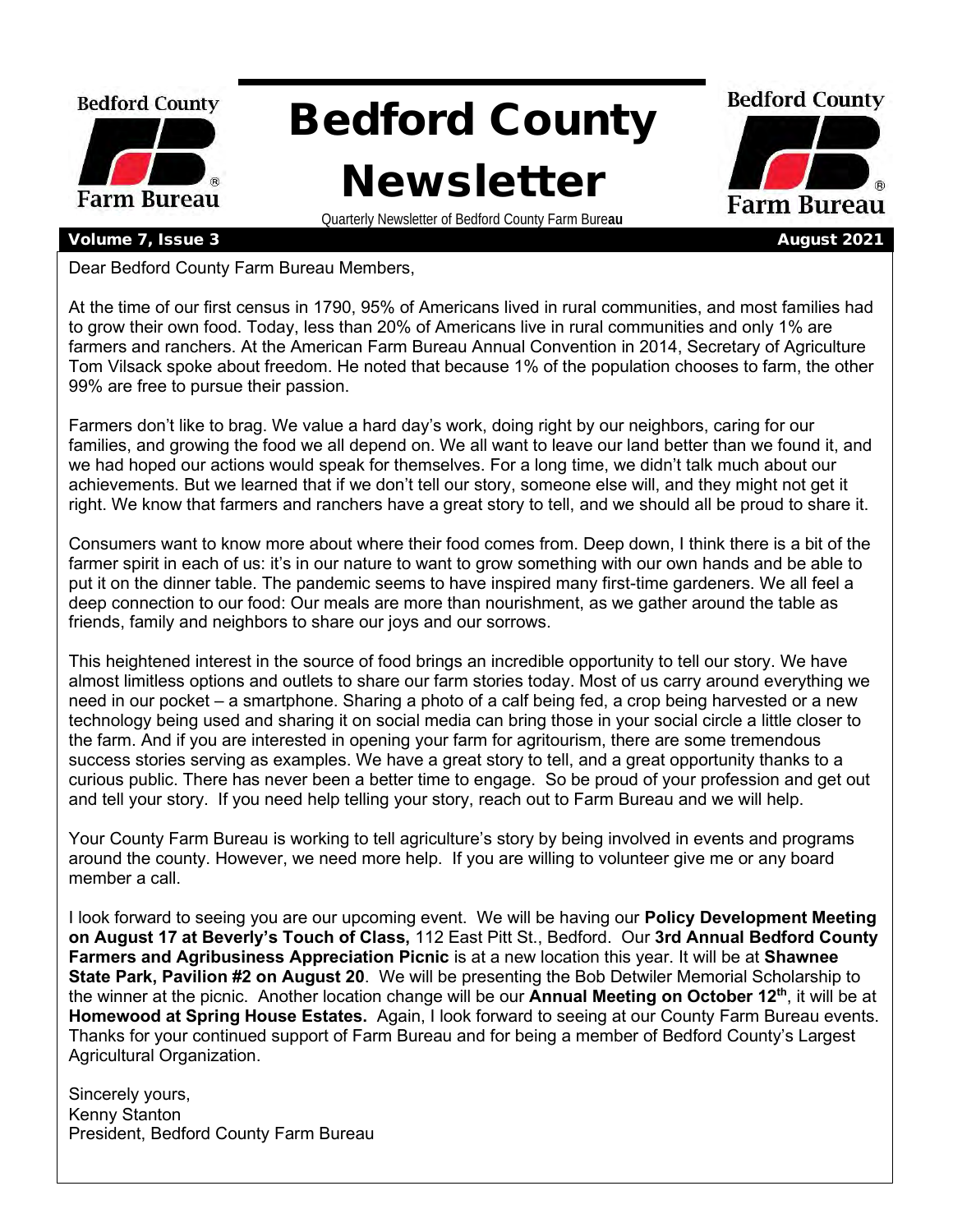## Bedford County Farm Bureau Board of Directors

| President                                 |              |
|-------------------------------------------|--------------|
| - Kenny Stanton,                          | 814-285-1086 |
| <b>Vice President</b>                     |              |
| - Curt Sweinhart                          | 814-766-3705 |
| - James Zembower 2 <sup>nd</sup> VP       | 814-356-3561 |
| <b>Secretary</b>                          |              |
| - Kayla Sphon                             | 814-494-6336 |
| <b>Treasurer</b>                          |              |
| - Dean Claycomb                           | 814-623-0874 |
| Directors                                 |              |
| - Monét Bottenfield                       | 814-494-5819 |
| - Paul Crooks                             | 814-977-6268 |
| - Noah Datillo                            | 814-979-2468 |
| - Ally Fisher                             | 814-977-4285 |
| <b>Membership Chairman</b>                |              |
| -Noah Datillo and Ally Fisher             |              |
| <b>Newsletter Editor</b><br>- Help needed |              |

| <b>District 11 Board Member</b>       |              |
|---------------------------------------|--------------|
| - Larry Cogan                         | 814-483-0627 |
| <b>Regional Organization Director</b> |              |
| - Joseph Diamond                      | 814-934-0330 |
| <b>MSC Account Supervisor</b>         |              |
| - Shane Barkman CPA.                  | 717-908-0778 |

If you are interested in getting involved with any of our county or state Farm Bureau programs or if you have a project, program or issue that farm bureau should be involved in please give any of the board members a call. We look forward to hearing from you. Thanks for being a farm bureau member.

*Bedford County Farm Bureau Newsletter* is published by Bedford County Farm Bureau four times per year. August 2021 Volume 7, Issue 3 Bedford County Farm Bureau 585 Menchtown Road Everett, PA 15537



Check us out on Facebook and Instagram



3rd Annual Bedford County Farmers and Agribusiness Appreciation Picnic

# Shawnee State Park, Pavilion #2 By main parking lot/boat launch

Friday, August 20, 2021 Meal served 6:30 pm

RSVP by August 13 to: Secretary Kayla Sphon – 814-494-6336 Monét Bottenfield – 814-494-5819 or email bedcofarmbureau@gmail.com

# Ticket Prices:

\$10.00 per person \$5.00 children 4 – 10 Children 3 and under – Free

Come on out to eat and fellowship On Friday, August 20.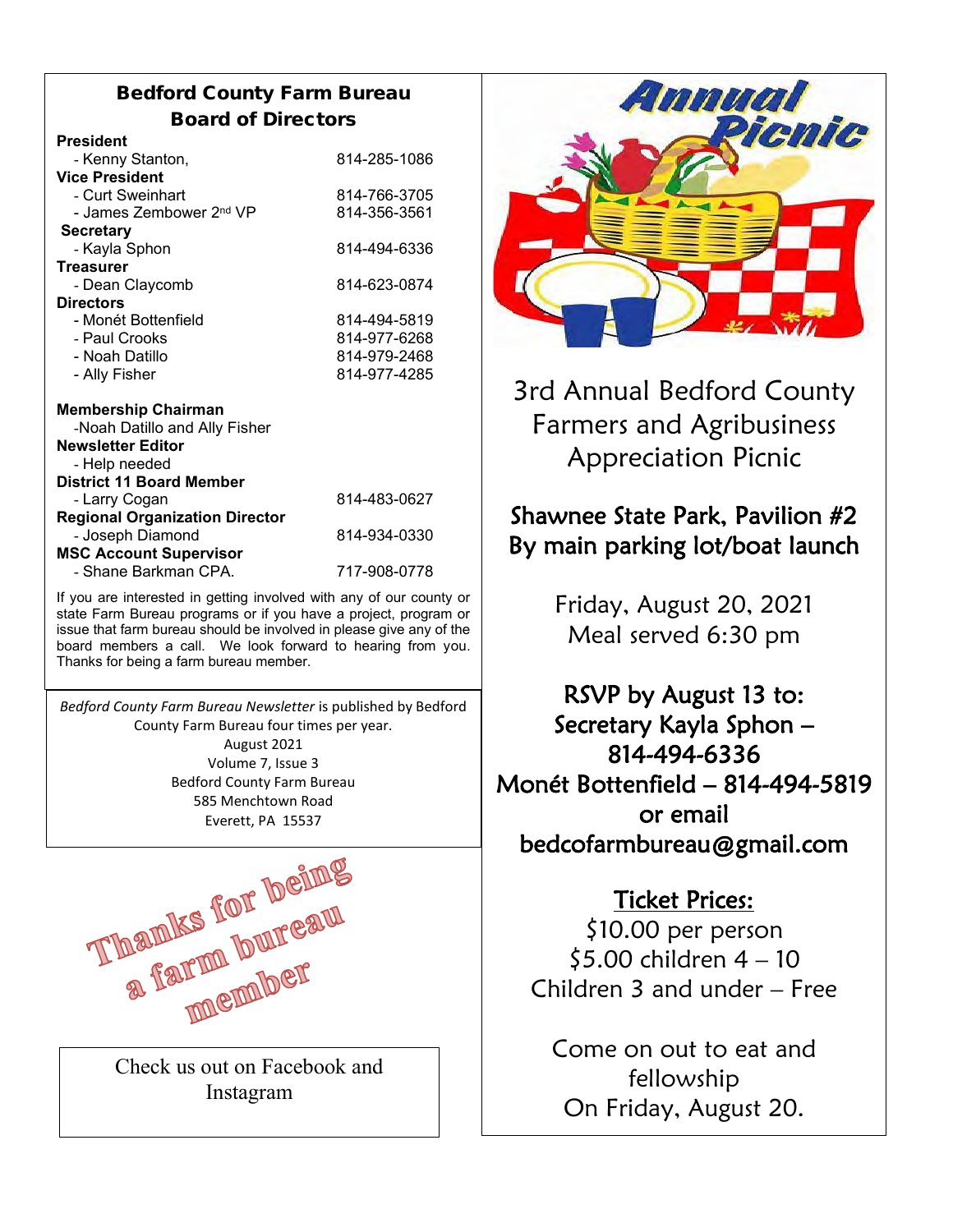## **Applications Open for Dairying for Tomorrow Awards**

Applications will be accepted through Aug. 16, for American Dairy Association North East's 2021 Dairying for Tomorrow awards. The awards recognize farmers' passion for dairy and those who use exemplary practices in three categories: animal care, community outreach and environmental stewardship. A new online application form, complete with award criteria and details, is available on AmericanDairy.com. The overall winner in each category will receive a donation of \$1,000 and each honorable mention winner will receive a donation of \$500 in their name to provide dairy products to a regional food bank, or to a local school to support the storage and delivery of dairy to students.

## **Nominate an 'Agvocate' for PAL Award**

Know someone passionate about agricultural literacy and outreach? The Pennsylvania Friends of Agriculture Foundation is seeking the best ag advocates to apply for the Partnership in Agricultural Literacy Award.

The award program, established by the National Agriculture in the Classroom Organization, celebrates the best in agricultural literacy efforts by recognizing individuals, organizations, programs and events that embody the advancement and innovation in agricultural literacy.

The winner will be recognized at the foundation breakfast during the Pennsylvania Farm Bureau Annual Meeting. The winner's application will then be submitted to the national contest.

For more information and a copy of the application and guidelines, contact Charlene Shupp Espenshade at **cmespenshade@pfb.com** or **717.724.9499**.

## **Mental Health Resources Available**

Research has found that many farmers are experiencing new stress and mental health concerns as a result of the COVID-19 pandemic, the farm economy and other pressures.

If you or someone you know is struggling or has concerns about their mental health, please **know that you are not alone and there is help available**.

There are unique factors that affect stress in the farming community as well as unique warning signs that someone is struggling. Those include:

- Change in routines or social activities
- Decline in the care of domestic animals
- Increase in illness or other chronic conditions
- Increase in farm accidents
- Decline in appearance of the farm
- Decreased interest in activities or events
- Signs of stress in children including struggles with school

## **Help and Resources Available:**

- **National Suicide Prevention Lifeline:** Call 1-800-273-TALK (8255) or use the online chat at **suicidepreventionlifeline.org/chat** 24/7 for free and confidential support and to be connected with a skilled, trained counselor in your area.
- **Crisis Text Line:** Text HOME to 741741 for 24/7 support via text.
- **PA 211** is a United Way statewide partner which offers trained resource navigators who can tell farmers what services may be available in their area to help with a variety of health and human service needs, from utility or food assistance to mental health support. Visit **www.pa211.org**, dial **211** from any landline or cell phone, or text your zip code to **898-211**.
- **Avera Health Farm and Rural Stress Hotline:** Call 800-691-4336 to be connect with a skilled, compassionate mental health professional.
- **Substance Abuse and Mental Health Services Administration:** Call 1-800-662-HELP (4357) for treatment locators, SAMHSA's National Helpline, a Disaster Distress Helpline and other important information.

Find additional resources, learn tips for starting important conversations about mental health, and register for free rural resilience training by visiting **farmstateofmind.org**.

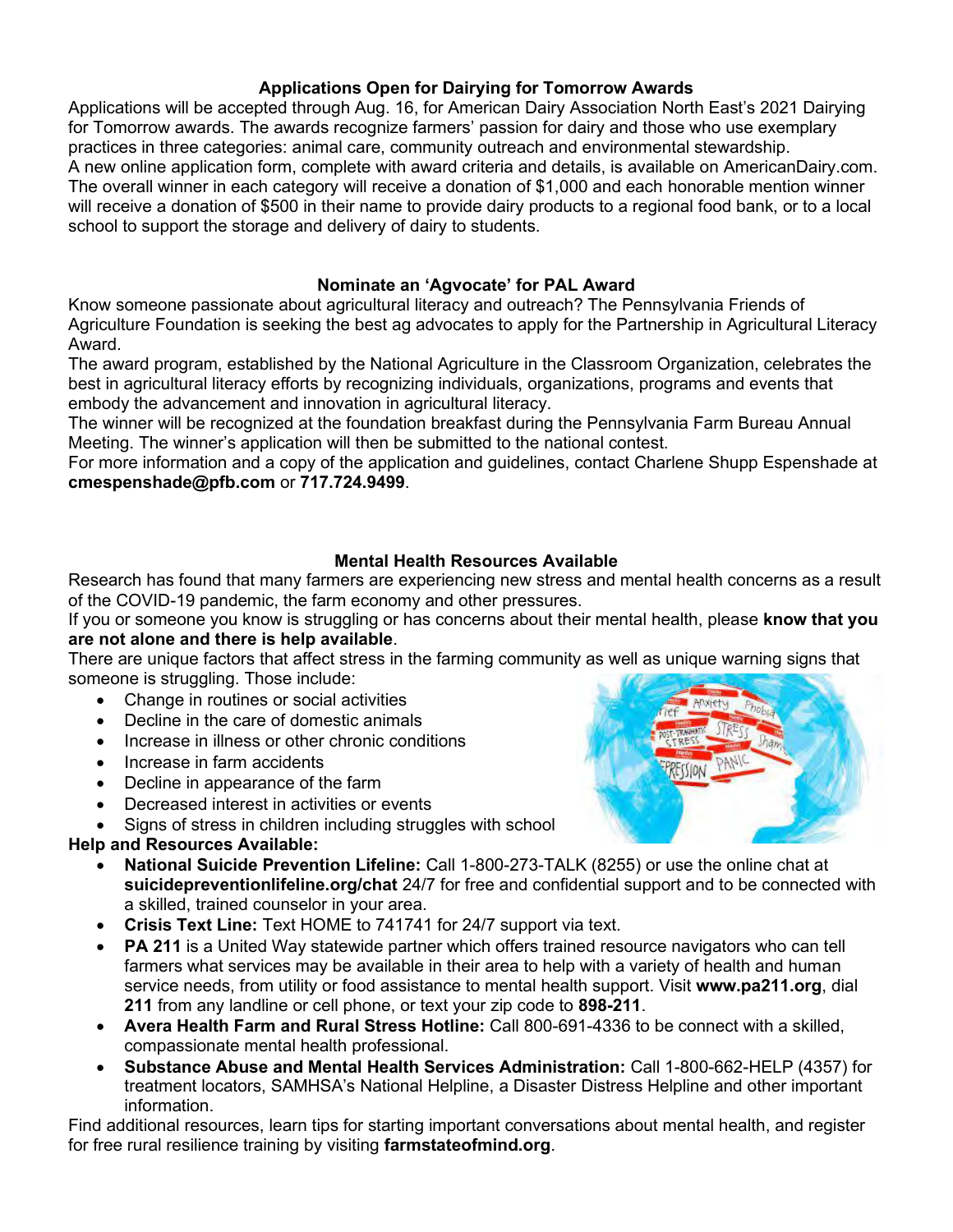## **Cover Crop Rules for Prevented Planting Updated**

The U.S. Department of Agriculture will now allow agricultural producers with crop insurance to hay, graze or chop cover crops for silage, haylage or baleage at any time and still receive 100 percent of the prevented planting payment.

Previously, cover crops could only be hayed, grazed or chopped after Nov. 1, or the prevented planting payment would be reduced by 65 percent.

The change gives producers greater flexibility for the 2021 crop year and into the future.

USDA's Risk Management Agency will not consider a cover crop planted following a prevented planting claim to be a second crop. But RMA will continue to consider a cover crop harvested for grain or seed to be a second crop, and that crop would therefore remain subject to a reduction in the prevented planting indemnity.

## **Tax Provisions on Crop Insurance, MAVs Included in Budget Package**

Two tax provisions that will benefit Pennsylvania farmers—one offering flexibility related to state taxes on crop insurance payments and another clarifying when multipurpose agricultural vehicles are exempt from state sales tax—have been adopted as part of the 2021-2022 state budget package.

The measures, both of which Pennsylvania Farm Bureau advocated in support of, had been introduced as stand-alone bills but were rolled into the tax code bill that accompanies the budget.

The provision on crop insurance allows farmers to defer crop insurance payments from state income taxes for one year, bringing state tax policy on crop insurance in line with federal rules. PFB believes the move gives farmers greater flexibility in paying taxes on crop insurance payments at the times when they need it the most. Because crop insurance payments are triggered at times of severe weather and significant crop loss, farmers receive such payments when the year did not go as planned. Greater flexibility for state income taxes will help farmers manage income and expenses in difficult years.

The other measure clarifies when purchases of MAVs for agricultural purposes are exempt from state sales taxes. Farmers receive a sales tax exemption when purchasing MAVs to be used primarily for farming. However, the state Department of Revenue has a narrow definition of what is considered a farming activity. Many farm chores—maintaining and repairing pasture fencing, for example—fall outside of the department's definition.

PFB has heard from an increasing number of members who have faced state tax audits after claiming the exemption for MAVs used on the farm and had to pay state sales tax because their use of the equipment did not meet the department's criteria for farming. The measure expands the scope of activities considered "farming" to include the wide range of ways MAVs can be used on a farm to support the farmer and their business.



**Sign Up for PFB Text Message Alerts for a Chance to Win \$50 Gift Card** Be the first to know about major developments in Pennsylvania agriculture, state and federal policy, and Pennsylvania Farm Bureau advocacy and engagement by signing up for PFB text message alerts.

PFB keeps members informed through our print and digital communications. But sometimes, there's news you need to know right away. That's why we've developed PFB text message alerts to send important updates right to your phone.

Signing up is easy. Simply text **"PFBALERTS"** to **833.554.0849** or sign up online at **[www.pfb.com/text](http://www.pfb.com/text-alerts)[alerts](http://www.pfb.com/text-alerts)**.By signing up for PFB text message alerts before July 15, you'll be automatically entered for a chance to win a \$50 Visa gift card\*.

*By texting to this number or signing up online, you agree to receive promotional messages sent via an autodialer, and this agreement isn't a condition of any purchase. You also agree to the Terms of Service and Privacy Policy. Message and Data rates may apply. Up to 5 msg/mo. To unsubscribe, text STOP to 833-554-0849. \*Contest rules: No purchase necessary to enter or win. Must be age 18 or older to win. Employees or office-holders of Pennsylvania Farm Bureau, PFB Member Services Corp., or the Pennsylvania Friends of Agriculture Foundation are not eligible to win. Winner will be selected 7/15/2021 via random number generator from the list of phone numbers registered for PFB text alerts. Winner will be contacted via text message sent to the number provided for text alerts.*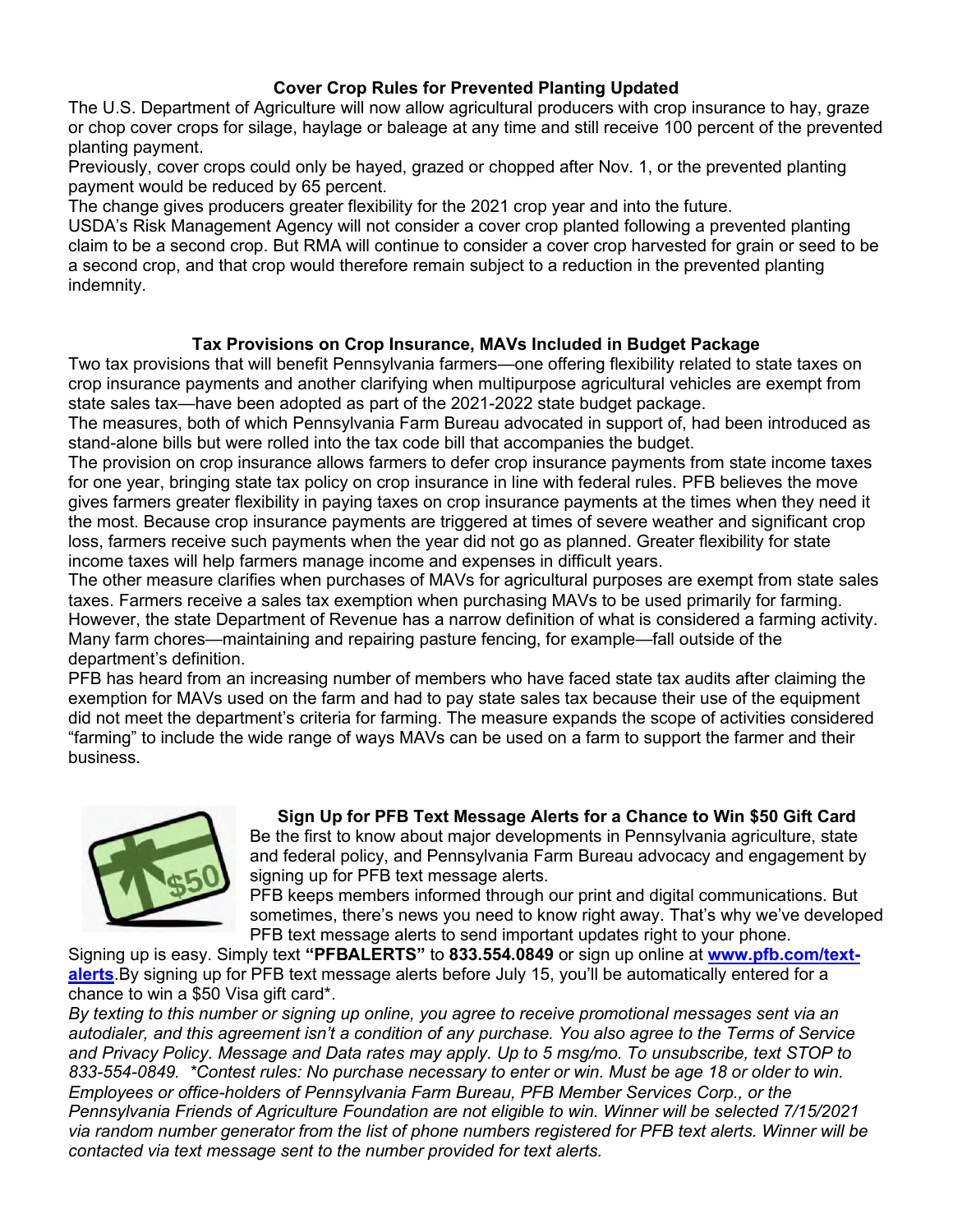## **Agritourism Civil Liability Reform Signed Into Law**

Pennsylvania farm families will have more opportunity to diversify their businesses and connect with their communities around food and agriculture thanks to a new law that addresses a significant legal barrier to offering agritourism activities.

Gov. Tom Wolf recently signed legislation to enact commonsense legal protections for agritourism—one of Pennsylvania Farm Bureau's



top legislative priorities for close to a decade—following its passage by the General Assembly. PFB worked closely with state Rep. Barb Gleim to introduce the legislation, House Bill 101. The state House passed the measure in February with a bipartisan, 142-60 vote. And the bill gained widespread support in the Senate, which passed the bill 48-2 last month.

The law's adoption is a major victory for Pennsylvania agriculture and PFB's grassroots advocacy. Farmers have sought for years to secure civil liability limits for agritourism to help family farms remain viable through a changing farm economy and connect with their communities around family fun and local food. PFB led the effort to put momentum behind the measure, making it a priority of the organization's grassroots advocacy campaign and holding a news conference last fall to build support.

"This commonsense legal reform will help Pennsylvania's family farms preserve their futures so they can continue to grow their rural communities and enhance our state's agricultural heritage," PFB President Rick Ebert said. "Farmers prioritize safety; but farms are natural environments and it's impossible to eliminate every hazard. This reform will enable Pennsylvania farm families to safely invite the public to experience agriculture without having to risk their farms' futures or pay cost-prohibitive insurance premiums." The law offers commonsense legal protection to farms that invite the public onto their property for agritourism activities, such as corn mazes, pick-your-own produce, hayrides, and similar attractions. Specifically, farms that offer agritourism activities will now have reasonable protection from lawsuits that arise from circumstances beyond their control and in which no party is at fault as long as they warn visitors of the inherent risks of being on a farm, such as uneven ground, weather, and unpredictable animals. At the same time, farmers will still need to take reasonable steps to ensure guest safety. The law does not give farms a free pass from ensuring guest safety and farms can still be held accountable if they fail to fix or warn patrons of obvious and dangerous safety risks. The measure is modeled off similar laws already on the books in at least 20 other states, including New York and Ohio.

The threat of frivolous lawsuits has been a significant barrier for agritourism operations. In addition to putting their farms at risk by inviting the public onto their property, farmers who engage in agritourism have difficulty finding insurance coverage or have to pay high premiums due to the legal risks involved. The new law limiting civil liability seeks to address this challenge.

"PFB thanks the General Assembly for taking this important step to strengthen Pennsylvania agriculture and thanks Gov. Wolf for quickly signing this reform into law," Ebert said. "We are especially grateful to Rep. Barb Gleim, who introduced and championed this legislation, as well as the Republican and Democratic chairs of the House and Senate Agriculture and Rural Affairs committees who prioritized and helped build bipartisan support for this issue."

PFB will have signage for agritourism operators that's compliant with the new law available for purchase in our building at Ag Progress Days.



## **Policy Development Time**

Do you have an issue or concern? Bedford County Farm Bureau wants your input. We are at the beginning of the policy development session and are looking for your input. We will be holding a policy development meeting on Tuesday, August 17th at 7:00 pm at the **Beverly's Touch of Class,** 112 East Pitt St., Bedford. All members are welcome and encouraged to attend and join in the process. If you have something you would like to have presented and cannot attend, please contact Curt Sweinhart 814-766-3705 or any of the other board members prior to the meeting. Remember, all county, state and national polices start at the local level. Let us know how we can help!!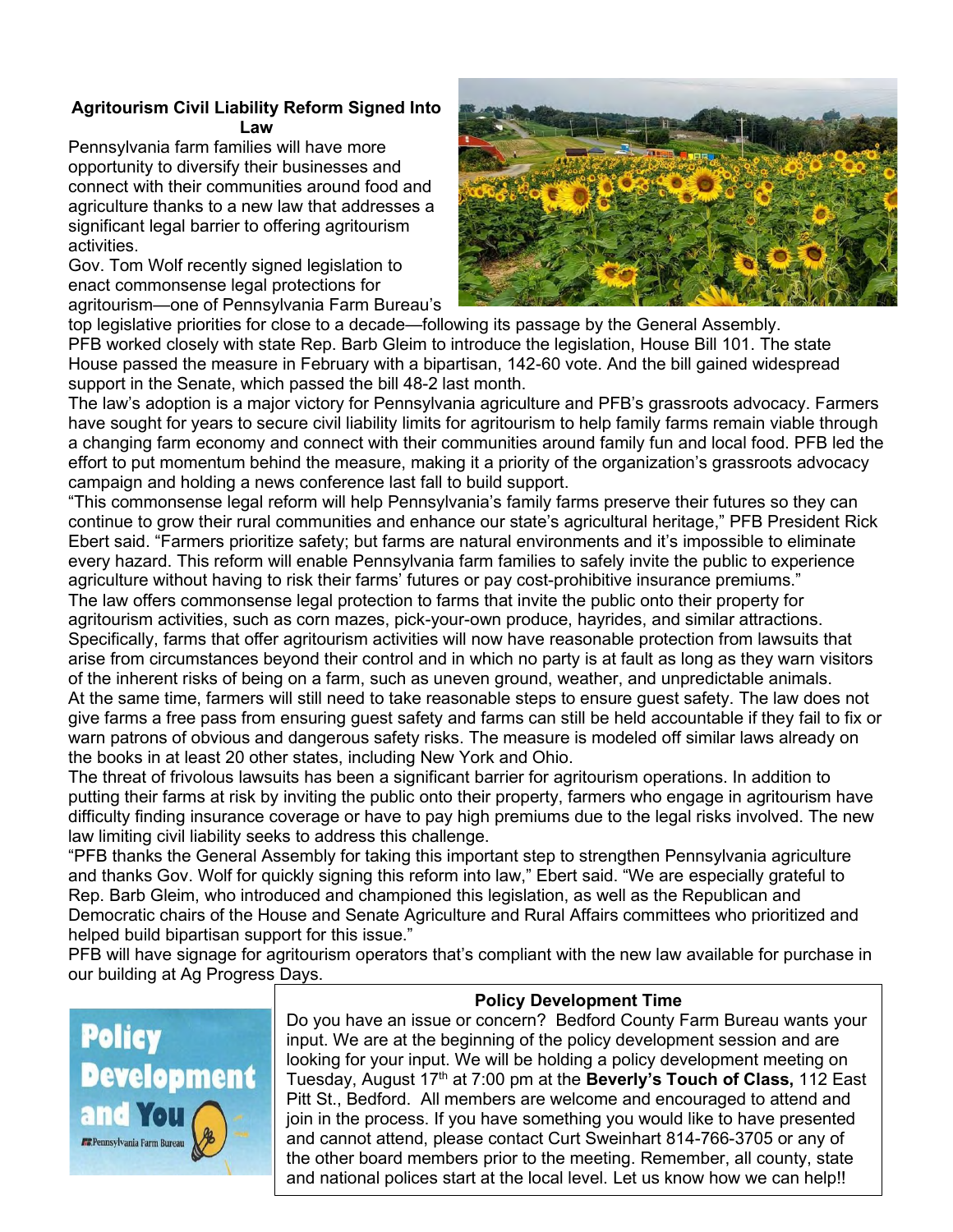**Are You Turning 65 This Year** and Going on Medicare?

Pennsylvani **Health Services** 

Choosing your Medicare plan can be overwhelming. It can be hard to figure out what you want, or more important, what you need.

#### **Farm Bureau's experienced** and trained staff are ready to help. At no cost to you, we can:

- Answer your questions
- Explain and compare options
- . Work within your budget
- Help with informed Medicare coverage decisions

Knowledgeable. Helpful. Dedicated. To check availability in your county call 800.522.237.





# For your always growing side.

We help protect your farm, family, finances and future. As a Farm Bureau member, you may be eligible for a discount on your farm insurance from the #1 farm insurer.<sup>1</sup>

#### Learn more at nationwide.com/pfb.

'SNL Financial, 2017 (National) Market Share Report. Products underwritten by Nationwide<br>Mutual Insurance Company and Affiliated Companies. Home Office: Columbus, OH 43215.<br>Subject to underwritting giudelines, review, and



Pennsylvania Farm Bureau Member Deals Plus is an exclusive benefit for Pennsylvania Farm Bureau members. Using the nation's largest private discount network, you'll find savings on everyday necessities like food, clothing, car care plus more. In fact, you'll save enough to offset the entire cost of your membership … and beyond!



# BUSINESS SERVICES **Affiliated with Pennsylvania Farm Bureau**

**Focused on Agricultural** and Small Businesses

717.731.3517 www.mscbusiness.net

## **Bedford County Farm Bureau is working on getting local discounts for members. Here is a list of the discounts so far:**

### **American Trailer Company Barnes Garage Inc. Claycomb Fence Systems, Inc Esh's Storage Barns** 5080 Business 2020, Bedford 522 E. Penn St. Bedford 120 Ford Country Lane, Osterburg 5080 Business 2020, Bedford 5% discount on sheds, garages 10% off parts 10% off all in-stock Priefert Ranch 5% discount on sheds, garages Animal structures, Cannot be Equipment corral panels, squeeze Animal structures, Cannot be combined with3% cash discount chutes, sweep systems, round pens combined with3% cash discount 50 mile free delivery 50 mile free delivery 50 mile free delivery

#### **Interchange Parts Kaufman Metals, LLC O'Reilly Auto Parts**

4588 Business 220, Bedford 6146 Lincoln Hwy, Bedford 9440 Lincoln Hwy, Bedford 5% off everything 5% off Metal Roofing Become an O'Reilly rewards

except oil products member and get 10% off any item

**Shawnee Vinyl**<br> **Stoneham's Motorsports of Everett**<br> **S%** off parts and accessories,<br> **S%** off parts and accessories,<br> **S%** of parts and accessories,<br> **S%** 2409 Dunkard Hollow Rd, Pl

\$100 off large equipment 5% off rental packages

1409 Dunkard Hollow Rd, Pleasantville 10% off Windows, Siding, Doors \$10 off hand powertools Wedding & Corporate Event Venue

To use the member discount program, you must present your membership card at the time of purchase. If your business would like to participate in our local discount program please contact any county board member.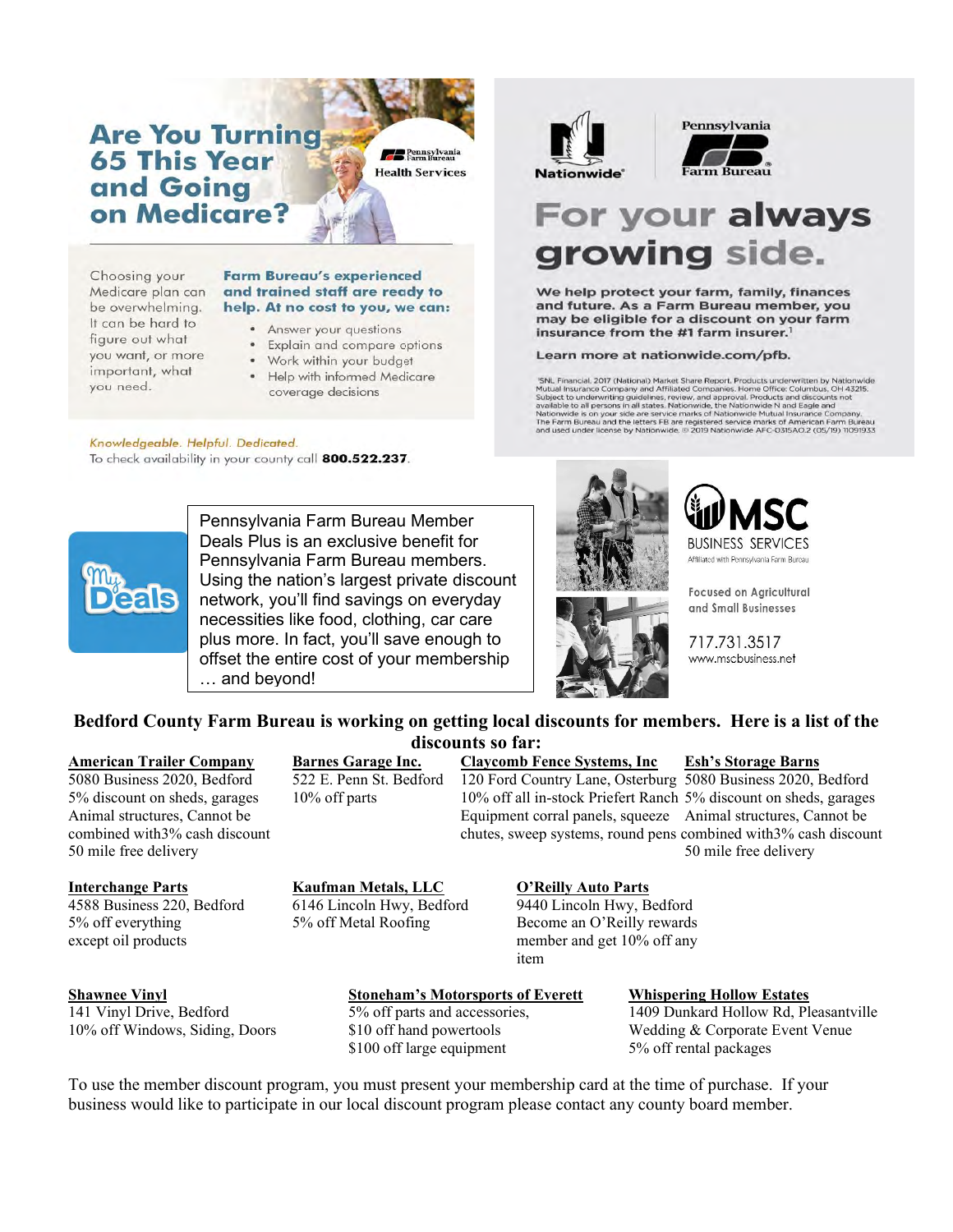## Nationwide is on Your Side

 Nationwide Insurance began in 1925 as the Farm Bureau Mutual Automobile Insurance Company with the goal of providing quality auto insurance at low rates for Farm Bureau members in Ohio. Nine state Farm Bureaus promote Nationwide and provide discounts to members. Other than Ohio, Pennsylvania Farm Bureau has had the longest relationship with Nationwide than the other eight state Farm Bureaus.

 The **Nationwide appointed agencies** in Bedford County are:

#### **Monét A. Bottenfield**

**Good & Associates Inc.** 343 Bedford St Claysburg, PA 16625-8231 (814)239-2205 monet@goodinsuranceagencies.com

**Jonathan T May**

Kyle Miller & Associates

208 Hope Road Buffalo Mills, PA 15534 (703)855-0397 jmay@kmainsurancegroup.com

## **Darin Meck**

908 Spruce St Roaring Spring, PA 16673-1535 (814)224-2166

#### **Gary Shetter**

127 W Main St, Everett, PA 15537 (814) 652-2711 shetterinsuranceagency@gmail.com

**Insurance Office Incorporated** 410 East Central Way Bedford, PA 15522 814-310-9588 wayne@ioiofficeinc.com

**Reed, Wertz & Roadman** 702 West Pitt St Bedford, Pa 15522 814-623-1111





## **See Farm Bureau's Value in Action at Ag Progress Days**

Visit Pennsylvania Farm Bureau's building during Ag Progress Days this summer to learn how we are working for you, your family and the future of agriculture. At our building, you can learn about how your organization delivers value in action through legislative initiatives, moneysaving benefits, valuable services, and more. Ag Progress Days will be held Aug. 10 through 12 at Rock Springs on Route 45, nine miles southwest of State College. PFB's building will be open from 9 a.m. to 5 p.m. on Aug. 10, from 9 a.m. to 6 p.m. on Aug. 11 and from 9 a.m. to 4 p.m. on Aug. 12. PFB's building is located at East Fifth and Main streets. PFB staff and volunteer leaders will be on hand to demonstrate the organization's value to members. Visitors will be able to learn about the latest legislative and policy achievements from our Government Affairs and Communications Division, learn how PFB-affiliated companies PFB Health Services and MSC Business Services can serve your needs, and engage members of PFB's state Young Ag Professionals and Women's Leadership Committee. The Pennsylvania Friends of Agriculture Foundation will be providing fun, educational programming. And, visitors will have a chance to meet with representatives from our partners at Nationwide, M&T Bank, and First Citizens Bank.

Signage to help agritourism operators comply with a new law limiting civil liability will be available for purchase in PFB's building.